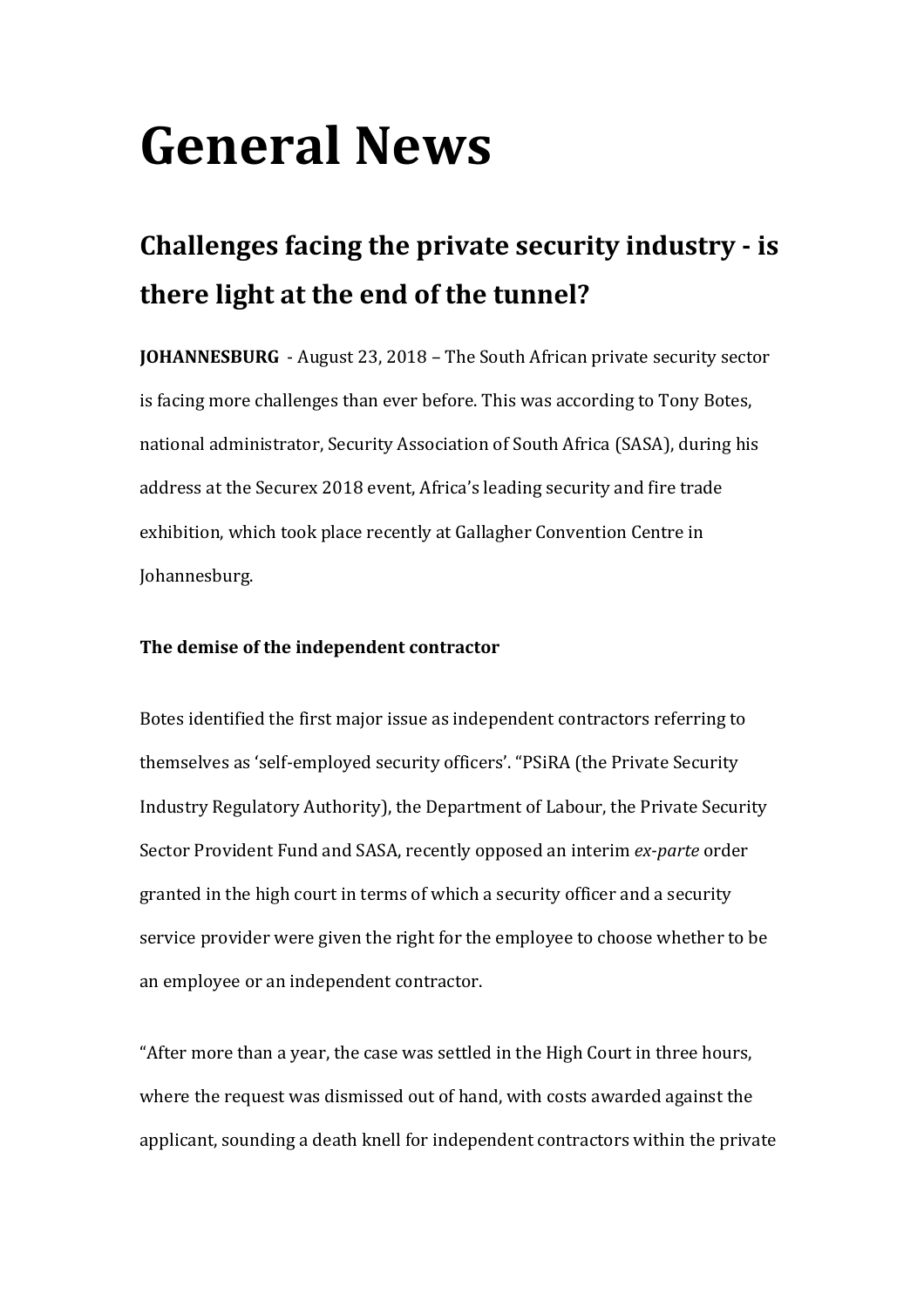security industry, who have now all but disappeared, and a great victory within the compliance war."

#### **Debating co-op and learnership compliance**

The next compliance issue is the abuse of the Co-operatives Act, Botes stated. "There are a number of security service providers who continue to abuse the letter and spirit of the laws governing co-operatives. The Registrar of Cooperatives of the Department of Trade and Industry (the DTI) does not have an investigative or enforcement division and, as such, has relied on the Department of Labour (DoL) to conduct an investigation into this practice and the abuses identified, but no known action has, to our knowledge, been instituted by the DoL.

"In brief, co-ops are registered and the members, all technically part owners thereof, are 'rented out' as contract security officers. Not being employees, as per the Basic Conditions of Employment Act (BCEA) or Sectoral Determination 6 (SD6), there is no effective legislation in place to protect the levels of remuneration or employment benefits of such members. This has resulted in widespread and gross exploitation."

In fact, according to Botes, out of more than ten co-operative schemes investigated by the DoL, only two were found to be operating within the scope or spirit of the relevant legislation.

Learnerships are another area of concern, he said, with the demise of the use of independent contractors leading to a number of security service providers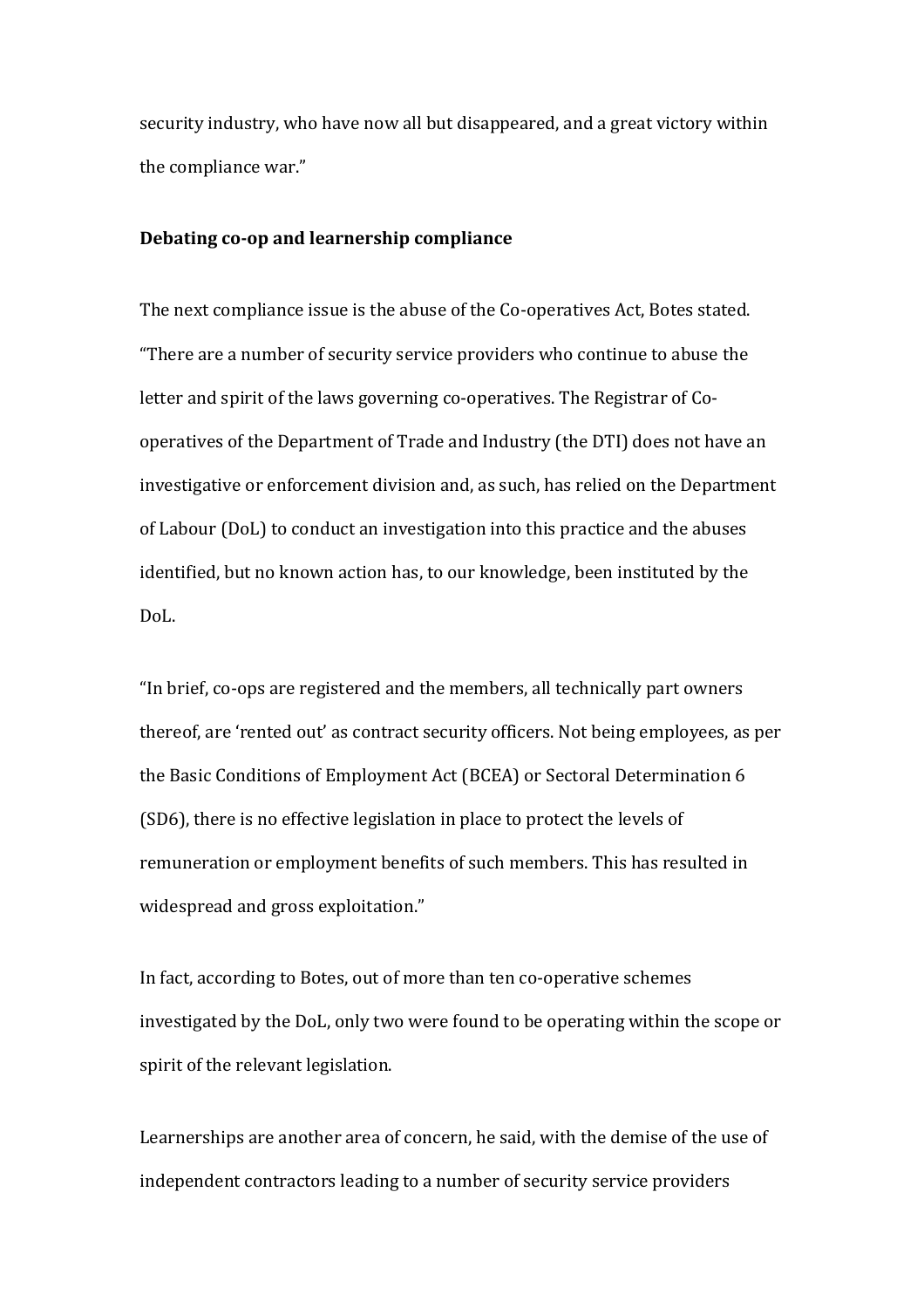resorting to abusing Sectoral Determination 5, which deals specifically with learners and provides for only a minimum stipend, far below the remuneration set out in SD6.

"These 'learners' are, more often than not, deployed to perform security services while unsupervised, with the consumer being blissfully unaware of their lack of qualification. Not only this, but the greatest majority of these "abused" learnerships are not registered with the Safety and Security Sector Education and Training Authority (SASSETA), and we often find that the 'employer' requires the learner to attend theoretical training on rest days, in most cases without being paid, while also being expected to repay the training costs to the employer, up to R1,300 per month over three years.

"Exploited security officers are, more often than not, hungry (as a result of being financially abused) and exhausted (because of working hours far in excess of statutory limits). As such, it is impossible for them to render the level of security service that consumers demand and expect from their contracted service providers."

Botes maintained that the role of the consumer is critical here, as many people only look at the savings on their security spend, without considering the fact that their physical security is being seriously compromised in the process. "It is simply not possible to expect a professional security service when it is being provided at sub-standard rates."

### **Insourcing versus outsourcing**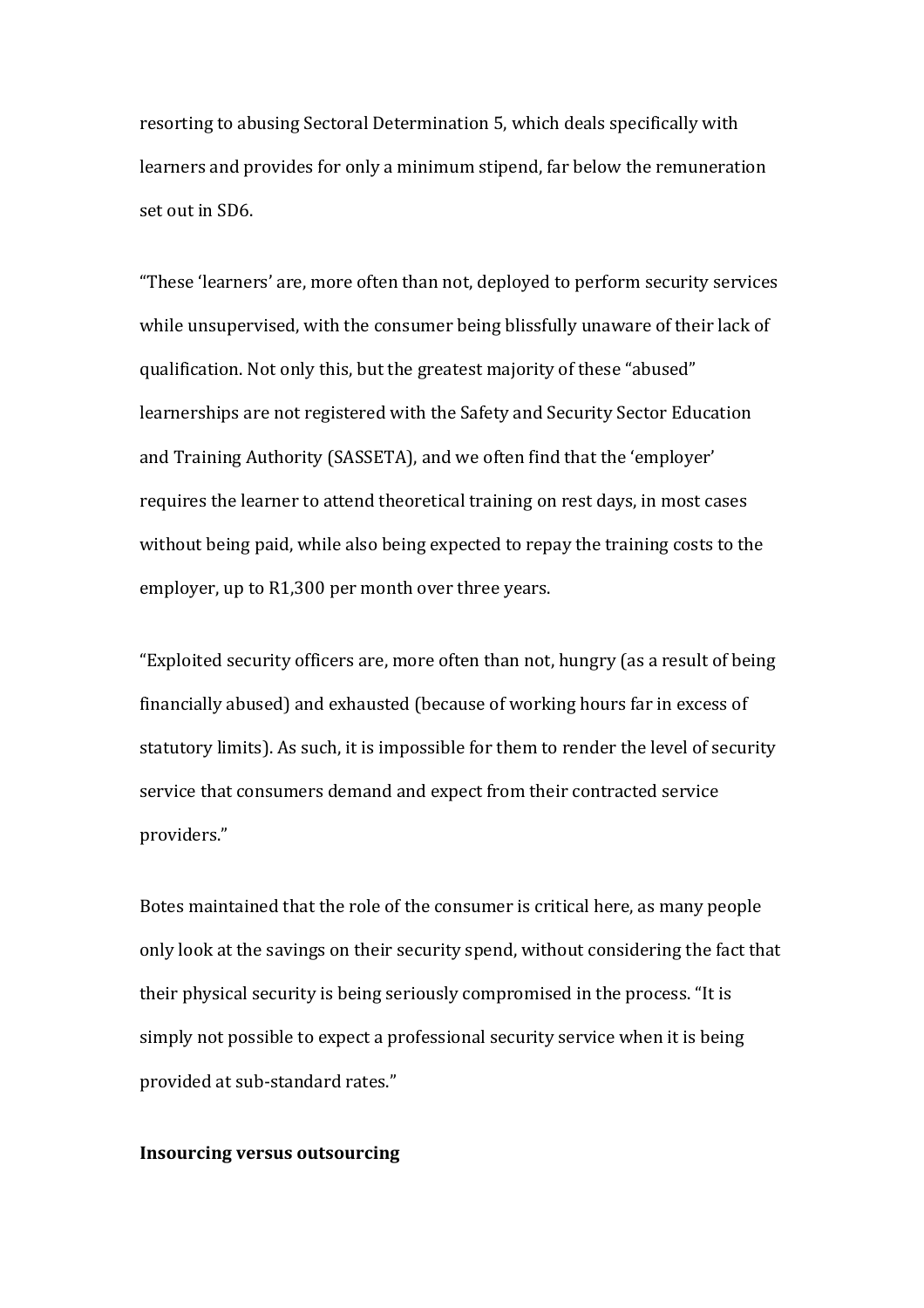"People are also generally not aware of the serious threat to the private security industry posed by 'insourcing' versus 'outsourcing'. Consumers of insourced services may not know that they may not apply the conditions (remuneration, conditions of employment and employee benefits) as set out by SD6 for insourced staff, as this applies only to employers and employees in the private security sector. These institutions are instead legally obliged to apply the conditions of the BCEA and their employees are not entitled to the many BCEA variations that have been incorporated in SD6 after many years of intense negotiations. These include the right to work a 48-hour week, excluding Sundays and public holidays, and also permit 12-hour shifts, compared to a maximum of nine hours per day and 45 hours per week in terms of the BCEA.

"Furthermore, insourced security officers will, if their employers apply the provisions of the BCEA, now only enjoy one rest day per week, instead of three, as is the case with outsourced security officers, resulting in not only higher transport costs, but also fatigue and the related risks."

Overtime, in terms of the BCEA, is limited to 10 hours per week, whereas SD6 permits this to be increased to 12 hours in terms of a written agreement. Users of insourced services face further complications, having to follow labour relations processes to retrench or unsuitable security offices, with the related risk and cost implications. All of these costs and risks outweigh any perceived benefits of insourcing, explained Botes.

#### **Non-participation regarding the PSSPF**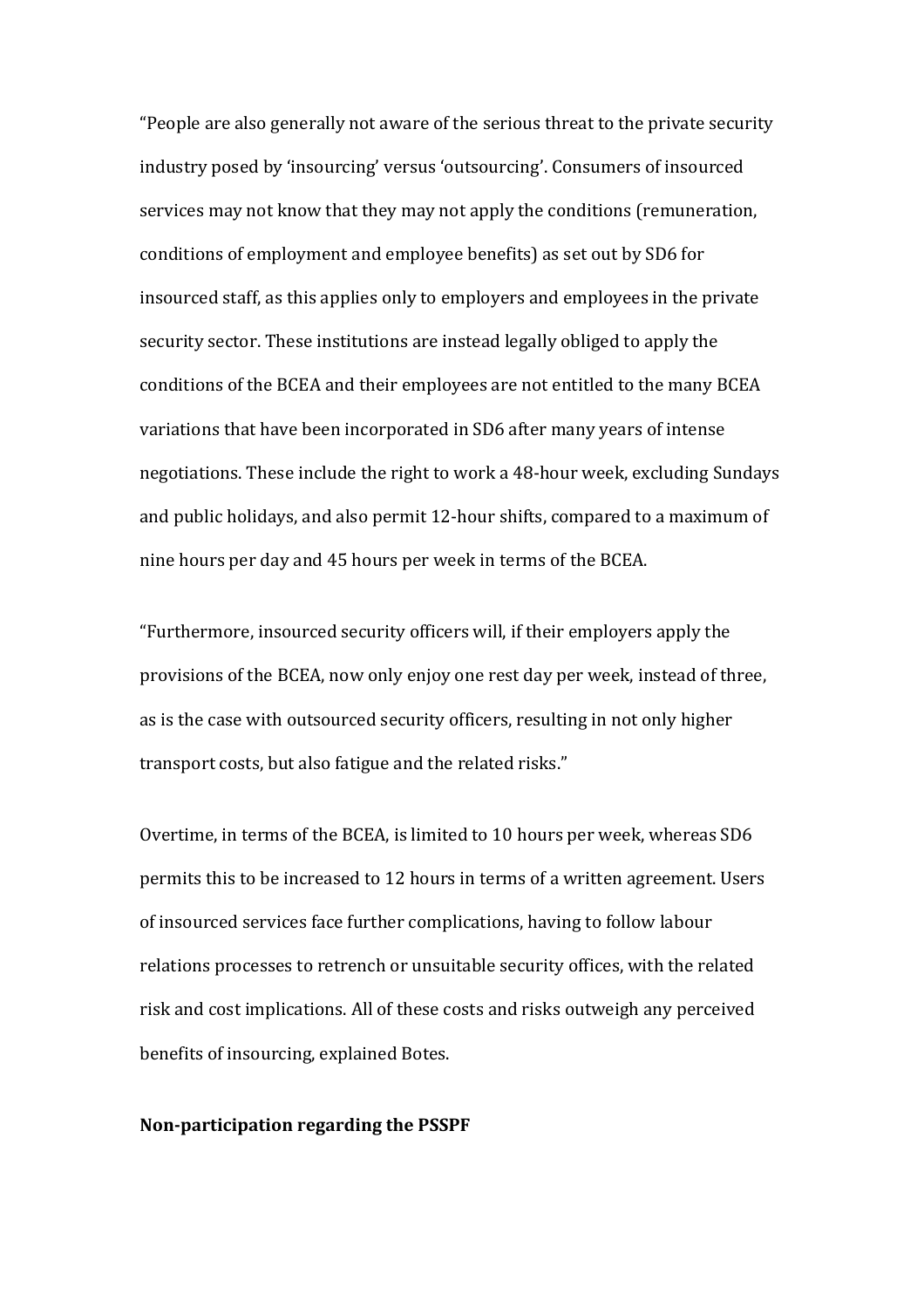The industry is also characterised by challenges around the Private Security Sector Provident Fund (PSSPF), with a poor level of compliance in respect of the majority of employers, ranging from outright non-participation toqw deductions being made from the officer's salary without payment to the fund, or partial payment only.

"Thanks to amendments made to Section 13A of the Pension Funds Act. transgressors (both the business and its directors, jointly and severally) now face fines of up to R10 million and/or imprisonment of up to 10 years if found guilty. In addition, charges of theft and fraud can be brought against the company directors by their employee, in addition to civil recovery processes being instituted by the Fund."

#### **The way ahead**

So what is the way forward? Botes said that the private security industry, via the existing informal National Bargaining Forum, has applied for the registration of a National Bargaining Council for the Private Security Sector (NBCPSS), which has since been registered, but not yet formally established.

The council is set to take over a number of statutory duties and responsibilities currently being handled by other bodies, such as enforcing compliance in respect of its main agreement, amongst all security service providers, which document will replace SD6, up to now being handled jointly by the DoL and PSIRA. It will also conciliate, mediate and arbitrate all labour-related disputes, up to now the sole mandate of the CCMA.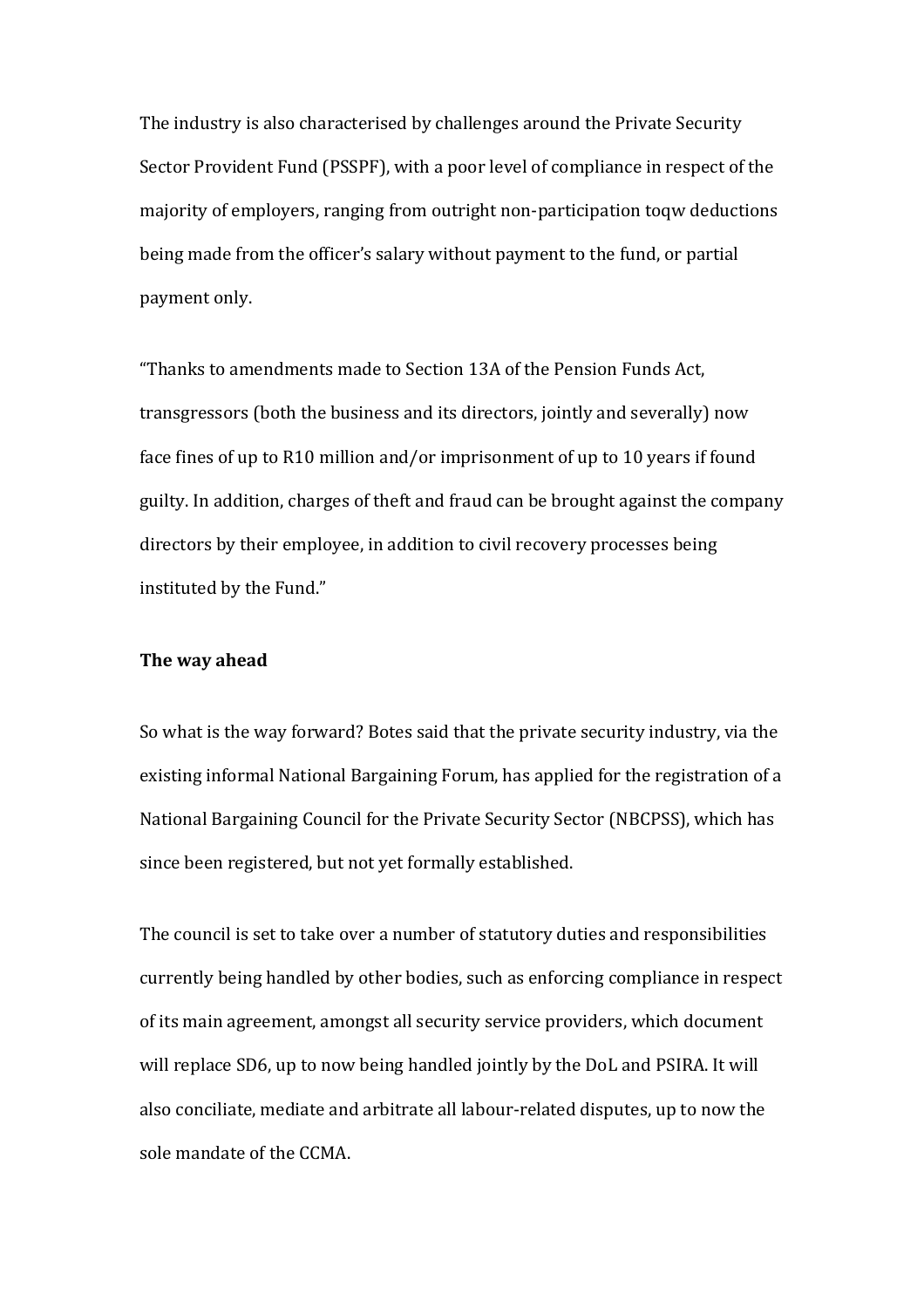In addition, the NBCPSS will be charged with collecting monthly levies from both employers and employees and negotiating a new main agreement periodically.

"We strongly believe that the NBCPSS is the only vehicle to ensure the long-term stability of the private security sector, as well as to help reach and maintain a high level of professionalism and compliance," he concluded.

Securex is Africa's leading security and fire trade exhibition. The 2018 show was the largest to date, featuring almost 200 exhibiting companies, of which close to 50 were new on the show, and drawing in more than 7,000 attendees from 46 different countries

"Our free-to-attend Securex seminar theatre is one of the biggest draw cards of the show," explains Sven Smit, Portfolio Director at Specialised Exhibitions Montgomery. "The 2018 show featured 20 new content sessions, including presentations from associations other than SASA, such as SAIDSA, PSiRA, and SAIS, as well as a number of respected organisations including Deloitte & Touche, the Institute for Security Studies, Hikvision South Africa and more."

Co-located with A-OSH EXPO, Africa's leading occupational safety and health trade exhibition, the 26<sup>th</sup> Securex show will take place at Gallagher Convention Centre between 14 and 16 May next year.

For more information on the 2019 show, please visit www.securex.co.za.

#### **CONTACTS:**